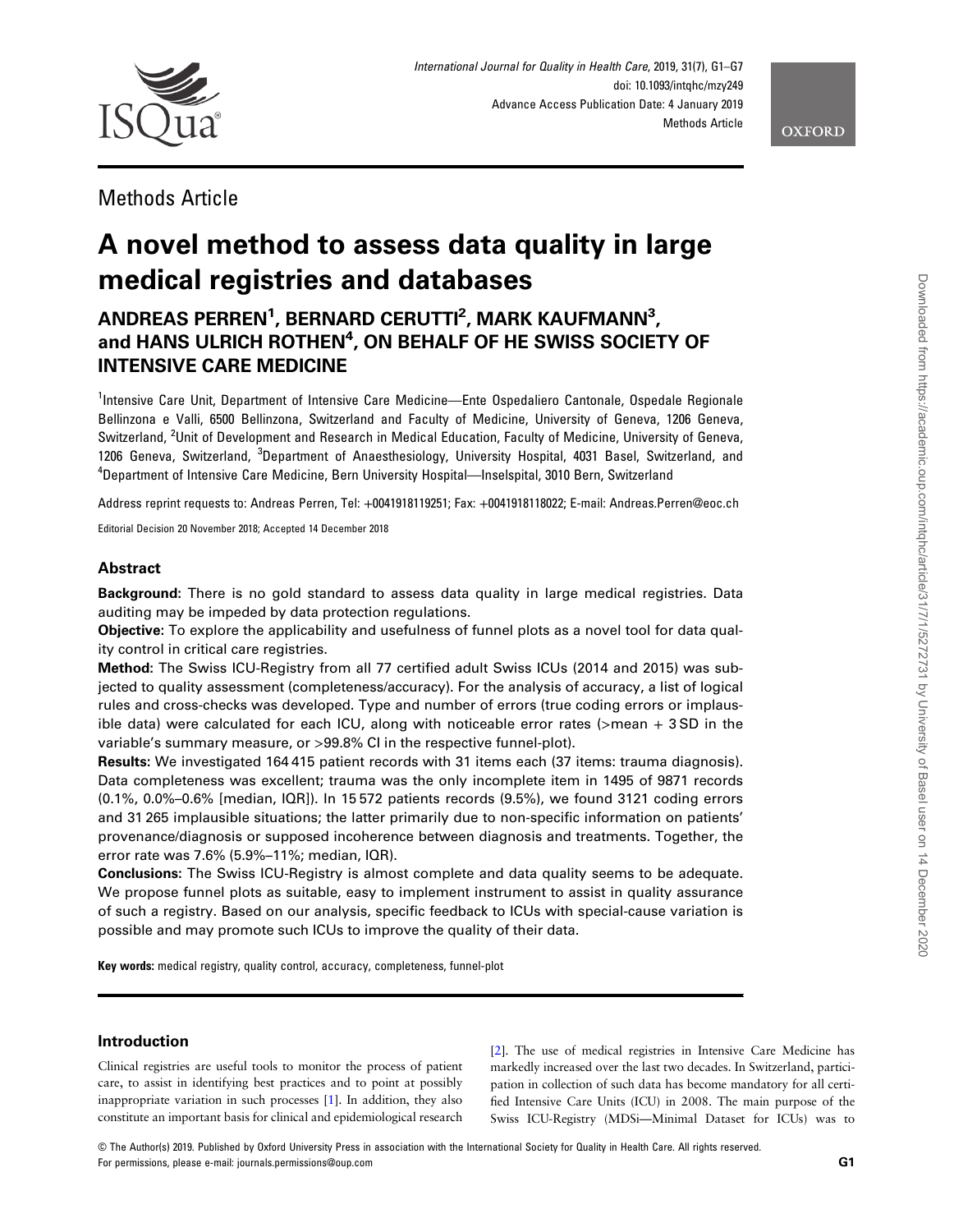obtain key indicators of the structure of the single ICUs and of the process of patient care. These indicators are used for the certification of each individual ICU, for accreditation of postgraduate training programs in Intensive Care Medicine for physicians and nurses, for local quality management, for benchmarking and epidemiologic research.

A medical registry is typically developed according to some essential standards: it should be representative of the population that it describes and guarantees both the completeness and accuracy of the collected data [[3](#page-6-0)–[5](#page-6-0)]. Completeness of data is usually ensured on a local level and eventually enforced by the central registry operator. In addition, data accuracy requires a validation concept, e.g. external audits, which are typically based on periodic checks of random samples (whole datasets or just some variables of a defined number of patients from each ICU [\[6](#page-6-0)–[8\]](#page-6-0)). Extrapolation of these results is then expected to give a general pattern of every single ICU, and eventually of the whole registry. Given the substantial amount of structural and procedural data retrieved every day, the numerous caregivers involved in their collection and the differences and fluctuations over time in education, culture and organization of the various ICUs, some doubts regarding the efficacy of these modest quality control measures might arise [[9,](#page-6-0) [10\]](#page-6-0). Inaccurate variables seem to be independent of the personal characteristics of data collectors and even repeated audits do not necessarily improve the coding process [[10](#page-6-0), [11](#page-6-0)]. Nonetheless, identifying inaccurate data items might be critical, since adjustments in the current data collection procedures could improve data quality (e.g. from manual collection to automatic retrieval of variables from a Patient Data Management System; PDMS) [[12,](#page-6-0) [13\]](#page-6-0).

Because the Swiss laws regarding data protection exclude external checks on local samples without explicit consent from the patients, another method for assessing data quality had to be implemented. The principles of statistical process control have been used to derive funnel plots from clinical datasets. Besides their typical use in measuring the quality of the process of patient care [\[14](#page-6-0)–[17\]](#page-6-0), funnel plots might also be useful to assess data quality. The aim of the present study was to explore the applicability and usefulness of funnel plots as a novel tool for quality control in critical care registries.

# **Methods**

# The Swiss ICU-Registry

The Swiss ICU-Registry (MDSi—Minimal Dataset for ICUs) has been developed according to standards essential for assessing the coverage and accuracy of a clinical database [[5](#page-6-0)]. The aims, contents and required execution (with detailed definitions) of MDSi are well known to all members of the Swiss Society of Intensive Care Medicine (SSICM). The guidelines for MDSi are downloadable as German and French version from SSICMs' website [\[18\]](#page-6-0).

The MDSi contains variables representing structural characteristics of every ICU and procedural data for every patient admitted to an ICU. Each admission is represented as one patient record, thus a patient admitted to an ICU two or more times during his hospital stay will have a record for each stay in the ICU (the second and any further admission will be labelled as readmission). Variables regarding the structural ICU characteristics are reported once a year and are routinely checked upon the regular process of certification. They include data on number of beds of the ICU, staffing resources and type of accreditation for postgraduate training in Intensive Care Medicine (category of ICU, see Appendix 1). These variables are not part of the research described in this paper. Variables related to the

process of care are collected for every patient admitted to an ICU. They are mostly categorical (21 items), some are numerical (5 items) or dates/times (5 items). For trauma patients, the abbreviated injury scale, representing six body regions, is also recorded. Thus, a complete 31-item patient record (37 items for trauma patients) contains pseudonymised information regarding the patient's demographics, diagnostic group (Appendix 2), severity of acute illness (Simplified Acute Physiology Score; SAPS II) [\[19](#page-6-0)], intervention prior to ICU admission (Appendix 3), resource use during ICU stay (Nine equivalents of nursing manpower use score; NEMS) for every 8-h nurse shift [\[20](#page-6-0), [21](#page-6-0)], and outcome. Based on the NEMS and the Sedation Agitation Scale (SAS) [\[22\]](#page-6-0) or the Richmond Agitation-Sedation Scale (RASS) [\[23](#page-6-0)], each patient's eight-hour shift is classified—according to its resource use—into one of four nursing categories (Appendix 4). NEMS and SAPS II are also key components to define the amount of hospital reimbursements in Switzerland (SwissDRG) [[24](#page-6-0)].

Adherence to the MDSi is compulsory for all certified Swiss ICUs, both in public and private hospitals. Each ICU is responsible for data collection, which is generally done manually; just ~30% of the ICUs have implemented some automatic data retrieval (e.g. NEMS, SAPS II) linked to a Patient Data Management System [\[11,](#page-6-0) [25](#page-6-0)]. Collected data are transferred to the central registry database (ProtectData, CH-5623 Boswil; www.protecdata.ch) at least every 6 months. They are routinely checked for completeness according to the defined validation rules. Incomplete data automatically activates the solicitation to the ICU for correction.

During their annual assembly in autumn 2015, the members of the SSICM agreed that all pseudonymised data from the MDSi may be used for research, once an specific request has been approved by the appropriate scientific committee. The Ethics Committee from North-Western Switzerland—corresponding to the legal location of the Swiss Society for Intensive Care Medicine—approved this procedure (EKNZ UBE-15/47).

#### Quality control

Data of the Swiss ICU-Registry (MDSi) from the years 2014 and 2015 were included in this study. ICUs who exclusively care for neonatological and/or paediatric patients (<16 years) were excluded from the study, since the panel of collected data was slightly diverse. As an example, the system of diagnostic groups and the score used for acute paediatric illness (PIM II) differs from the one used for adults [\[26](#page-6-0)].

We checked both, the completeness and the accuracy. Although the central database operator per se routinely checks for completeness, we did a further review of all datasets. A patient record was considered complete, if all required items were entered in the appropriate fields. For the analysis of accuracy, a list of logical rules and cross-checks was developed (Table [1](#page-2-0)). It includes rules related to diagnostics implying some specific treatments, maximal possible range of SAPS II according to the patient's age, length of stay in days equalling number of nurse shifts and correct classification of the patient's severity in Swiss ICU categories conferring to SAS or RASS (Table [1](#page-2-0)). A data was considered accurate when it was either correct (the five check-rules that revealed clear coding errors in Table [2](#page-3-0)) or conform to the expected standard (the other analysed data or check-rules). Thus, errors were classified as clear coding errors (e.g. NEMS score >56 points), or as implausible data (e.g. NEMS without basic monitoring). Finally, funnel plots were used to detect ICUs that clearly differ from the average prevalence rates regarding errors or implausible data. For the present study, we defined data as incomplete, if there were missing data.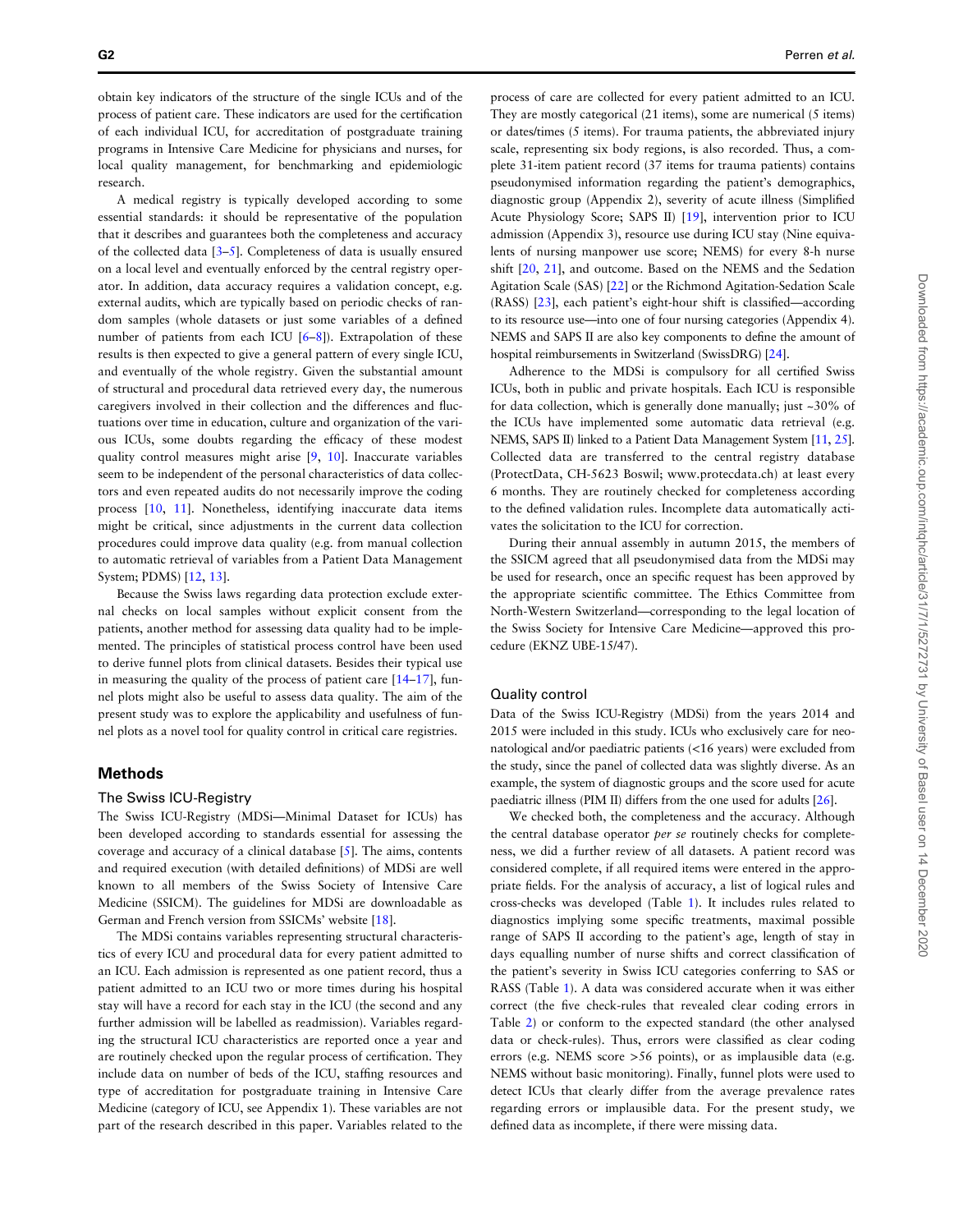#### <span id="page-2-0"></span>Table 1 Variables checked for completeness and accuracy

| Data completeness                       |                                        |
|-----------------------------------------|----------------------------------------|
| Patient ID or code >40 characters       |                                        |
| Date of birth                           |                                        |
| Gender                                  |                                        |
| Weight and height, if age <16 years     |                                        |
| Date of ICU admission/discharge         |                                        |
| Outcome upon ICU discharge              |                                        |
| Emergency vs. elective admission        |                                        |
| Readmission <48 h                       |                                        |
| Patient's origin before hospital/ICU    |                                        |
| Patient's destination after ICU         |                                        |
| Intervention prior to admission         |                                        |
| Initial diagnosis                       |                                        |
| Final diagnosis                         |                                        |
| AIS in case of trauma diagnosis         |                                        |
| <b>SAPS II</b>                          |                                        |
| NEMS, nine separate variables           |                                        |
| PIM II score                            |                                        |
| <b>SAS</b>                              |                                        |
| Patient needing microbiologic isolation |                                        |
| Data accuracy                           | Check-rules and expected results       |
| Age                                     | Date of admission to ICU—date of birth |
|                                         | Age < 100 years                        |

|                                  | Age < 100 years                                                      |                   |  |  |
|----------------------------------|----------------------------------------------------------------------|-------------------|--|--|
| LOS                              | Sum of 8 h-shifts/3                                                  |                   |  |  |
|                                  | Sum of NEMS-records/3                                                |                   |  |  |
|                                  | $LOS < 150$ days                                                     |                   |  |  |
|                                  | Sum of SSICM categories/3                                            |                   |  |  |
| SAPS II according to age (years) | $<$ 40                                                               | $\leq$ 145 points |  |  |
|                                  | $40 - 59$                                                            | $7 - 152$         |  |  |
|                                  | $60 - 69$                                                            | $12 - 157$        |  |  |
|                                  | $70 - 74$                                                            | $15 - 160$        |  |  |
|                                  | $75 - 79$                                                            | $16 - 161$        |  |  |
|                                  | > 80                                                                 | $18 - 163$        |  |  |
|                                  | $SAPS < mean + 3 SD$                                                 |                   |  |  |
| <b>NEMS</b>                      | Mean NEMS/shift > nine points*                                       |                   |  |  |
|                                  | Sum of NEMS                                                          |                   |  |  |
|                                  | NEMS $\leq$ 56 points                                                |                   |  |  |
|                                  | NEMS first shift $<$ mean + 3 SD                                     |                   |  |  |
|                                  | NEMS last shift $<$ mean + 3 SD                                      |                   |  |  |
|                                  | No nurse shift without basic monitoring                              |                   |  |  |
| PIM II score                     | Age $<$ 16 years                                                     |                   |  |  |
|                                  | Range 0-100                                                          |                   |  |  |
| Trauma as final diagnosis        | Presence of $\geq 1$ AIS                                             |                   |  |  |
| Diagnosis-treatment              | Otorhinolaringeal neoplasm and surgical intervention                 |                   |  |  |
|                                  | Cardiac arrest and consecutive ventilation                           |                   |  |  |
|                                  | ARDS and ventilation (invasive or non-invasive)                      |                   |  |  |
|                                  | Severe sepsis or septic shock and use of vasopressors                |                   |  |  |
|                                  | Cardiogenic shock and use of inotropes                               |                   |  |  |
|                                  | Trauma diagnostic and acute injury score                             |                   |  |  |
| General                          | Sum of SSICM categories $\leq$ mean + 3 SD                           |                   |  |  |
|                                  | Sum of SSICM categories $>0$                                         |                   |  |  |
|                                  | Sum of shifts with $SAS > 5$ points (RASS > 2) $\leq$ sum SSICM cat. |                   |  |  |
|                                  | $Ia + Ib + II$                                                       |                   |  |  |

Downloaded from https://academic.oup.com/intqhc/article/31/7/1/5272731 by University of Basel user on 14 December 2020 Downloaded from https://academic.oup.com/intqhc/article/31/7/1/5272731 by University of Basel user on 14 December 2020

AIS, Abbreviated injury scale; LOS, Length of stay; SAPS II, Simplified Acute Physiology Score; NEMS, Nine equivalents of nursing manpower use score; SD, standard deviation; PIM II, Paediatric Index of Mortality; SAS, Sedation Agitation Scale; AIS, Acute Injury Score; ARDS, adult respiratory distress syndrome; SSICM, Swiss Society of Intensive Care Medicine; \*Basic monitoring = nine points; SSICM cat, nursing category: see Appendix 3.

#### Statistical analysis

Every check rule was applied to every patient record. In a second step, the results were aggregated by ICU. Rates of missing data, errors or implausible data were calculated.

We also used funnel plots to identify the ICUs falling outside the 99.8% CI upper band limit, which were defined as outliers [\[27](#page-6-0)]. Additional Fisher F tests were performed to investigate whether there was a positive or negative linear trend of the prevalence of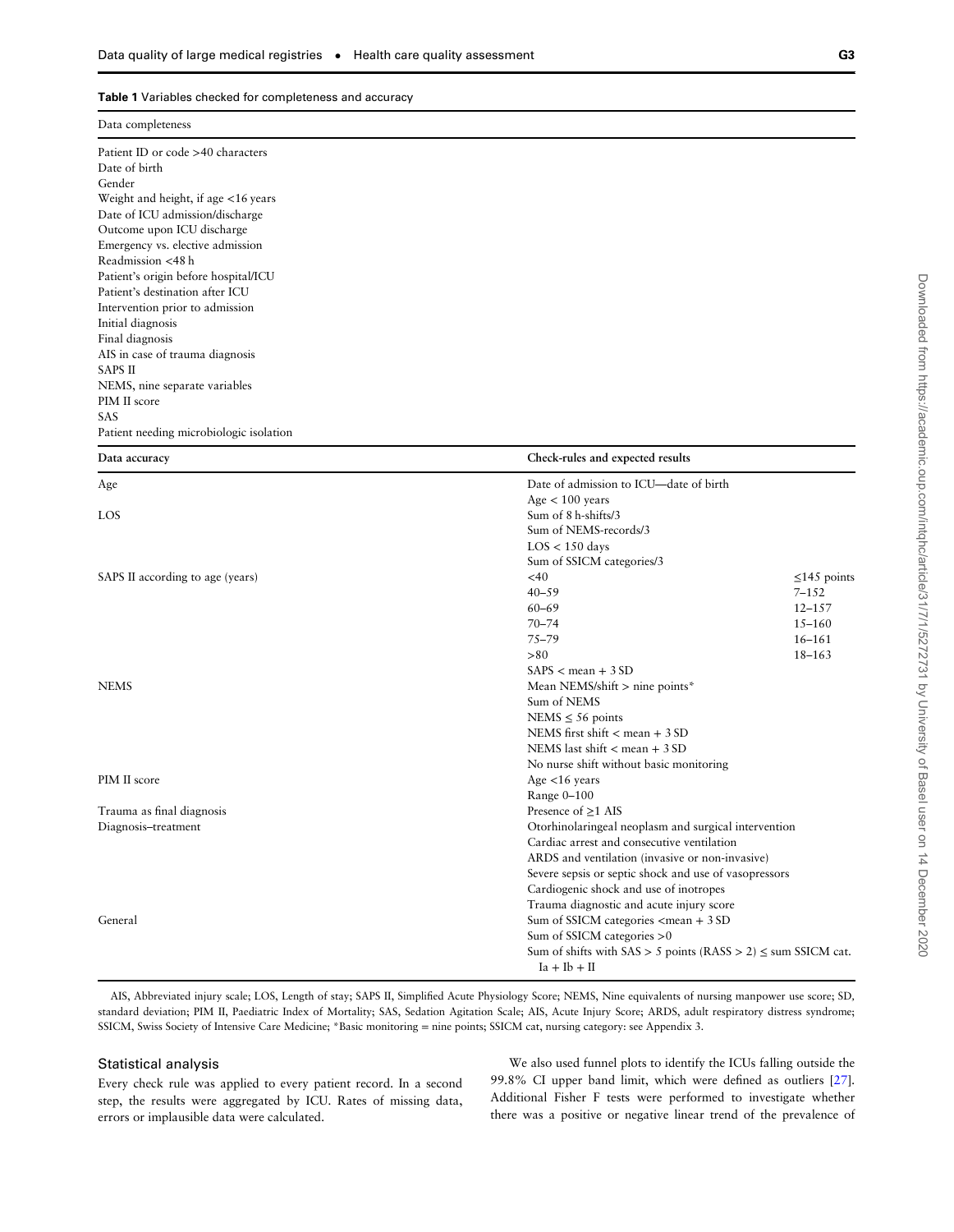<span id="page-3-0"></span>

| Table 2 Coding errors and implausible data in patient records |  |  |  |  |  |  |  |  |
|---------------------------------------------------------------|--|--|--|--|--|--|--|--|
|---------------------------------------------------------------|--|--|--|--|--|--|--|--|

|                                                           | Pat. records $(n)$ | Pat. records (%) | ICU <sub>s</sub> $(n)$ |
|-----------------------------------------------------------|--------------------|------------------|------------------------|
| Clear coding errors                                       |                    |                  |                        |
| SAPS according to age                                     | 1551/164415        | 0.94             | 39                     |
| First NEMS $> 56$ points                                  | 2/164 415          | 0.00             | 2                      |
| Last NEMS $> 56$ points                                   | 3/164 415          | 0.00             | 2                      |
| Shifts with agitated patient $\leq$ SSICM category I + II | 70/164 415         | 0.04             | 5                      |
| Trauma diagnostic without AIS                             | 1495/9871          | 15.15            | 55                     |
| Sub-total                                                 | 3121/164 415       | 1.90             | 65                     |
| Implausible data                                          |                    |                  |                        |
| Place of origin: 'other'                                  | 6478/164415        | 3.94             | 76                     |
| Diagnostic group: 'other'                                 | 13 807/164 415     | 8.40             | 76                     |
| Neoplasm of URT without intervention                      | 173/987            | 17.53            | 52                     |
| Cardiac arrest without mechanical ventilation             | 486/2569           | 18.92            | 73                     |
| Cardiogenic shock without vasoactive drugs                | 2043/5773          | 35.39            | 76                     |
| ARDS without mechanical ventilation                       | 39/643             | 6.07             | 27                     |
| Septic shock without vasoactive drugs                     | 1659/6876          | 24.13            | 76                     |
| $SAPS$ > mean + 3 SD                                      | 2304/164 415       | 1.40             | 75                     |
| Missing sum of NEMS and/or mean NEMS $<$ 9 points         | 771/164 415        | 0.47             | 49                     |
| NEMS first shift $>$ mean $+3$ SD                         | 415/164 415        | 0.25             | 52                     |
| NEMS last shift $>$ mean $+3$ SD                          | 2977/164 415       | 1.81             | 77                     |
| Shifts without basic monitoring                           | 113/164 415        | 0.07             | 28                     |
| Sub-total                                                 | 12 451/164 415     | 0.08             | 77                     |
| Total                                                     | 15 572/164 415     | 9.47             | 77                     |

Pat. records, number and percentage of the patient records with coding errors or implausible data; NEMS, Nine equivalents of nursing manpower use score; SSICM, Swiss Society of Intensive Care Medicine; AIS, abbreviated injury score; ARDS, Acute respiratory distress syndrome; URT, upper respiratory tract; SAPS, Simplified Acute Physiology Score; SD, Standard deviation. Mechanical ventilation: includes both invasive and non-invasive ventilation. Vasoactive drugs: includes catecholamines, nitro-vasodilators, phosphodiesterase-3 inhibitors (milrinone), and calcium sensitizer (levosimendan).

cases (errors or implausible data) as a function of the number of patients. A potential link between the rate of clear coding errors or implausible data and the characteristics of the ICU (university hospital ICUs, ICUs offering postgraduate training, ICUs with no postgraduate training) was investigated with Kruskal–Wallis rank sum tests. All analyses were done with R version 3.3.3, R Foundation for Statistical Computing, Vienna, Austria.

# **Results**

A total of 164 415 patient records (covering 1 560 519 nurse shifts) from all 77 certified Swiss ICUs were analysed. The quality control regarding data completeness yielded overall excellent results: trauma diagnosis was the only incompletely registered item, because lacking the abbreviated injury scale (1495/9871; 15.1%). Taking all ICUs together, AIS was missing in 0.1% (0.0%–0.6%; median, 25th–75th percentile) and 10 ICUs had a noticeable error rate.

In 15 572 records (9.5%) from 77 different ICUs, we detected 3121 clear coding errors and 31 265 implausible data (Table 2). Considering the entirety of quality checks (Table [3\)](#page-4-0), the ICUs had a median error rate of 7.6% (5.9%–11%; IQR).

Overall, 19 ICUs showed evidence of clear coding errors; they were largely related to inaccurate scoring of SAPS II (one ICU) and to trauma diagnostic lacking the corresponding abbreviated injury scale (in one ICU, this scale was not used at all). Implausible data were found in patient records from 66 ICUs and were mainly associated to supposedly inaccurate definitions of the patient's diagnostic, their provenance prior to ICU admission, and discrepancies in the logical rules between diagnostics and treatments.

ICUs generating excessively high numbers of inaccurate or implausible data were derived from funnel-plot analysis (Table [3](#page-4-0)). The presence of outliers was mainly ascribed to the incoherence between reported diagnosis and reported treatments. Figure [1](#page-4-0) A is an example for imprecise coding of the diagnostic: In 23 ICUs, 10–61% of the patients were assigned to the unspecific diagnostic group 'other'. Figure [1](#page-4-0) B depicts the proportion of patient records without coding of the basic monitoring in the NEMS; five ICUs exceed the 99.8% CI, one of them seem to have managed up to 36 patients without routine check of basic vital parameters. The funnelplot in Figure [2](#page-5-0) gives a summary with all check rules put together: 17 ICUs are flagged outside the 99.8% CI, one ICU presented a coding failure rate as high as 74.5%.

Tertiary ICUs with postgraduate training more precisely coded the diagnostics than other ICUs ( $P = 0.0017$ ). No other significant association was found between coding errors/implausible data and category of ICU (see also Appendix 1).

#### **Discussion**

The usefulness of medical registries depends on accuracy and completeness of the collected data  $[4, 28]$  $[4, 28]$  $[4, 28]$  $[4, 28]$ . With this study, we show that pre-defined checks combined with statistical methods could be used as a tool for quality control in a large, nation-wide registry of critically ill patients. Accordingly, this allows avoiding the use of random samples of individual records. This is of particular importance, as in Switzerland external checks on local samples without explicit permission by the patients are prohibited by data protection act. Whether the new European Data Protection Regulation, that applies from 25 May 2018, might hamper external audits or peer reviews, remains to be seen [[29](#page-6-0)].

The first favourable result from our research is quasicompleteness of data, an indispensable condition for validity of a registry. In fact, only one out of 32 variables checked was deficient in this respect. This confirms that almost every certified adult Swiss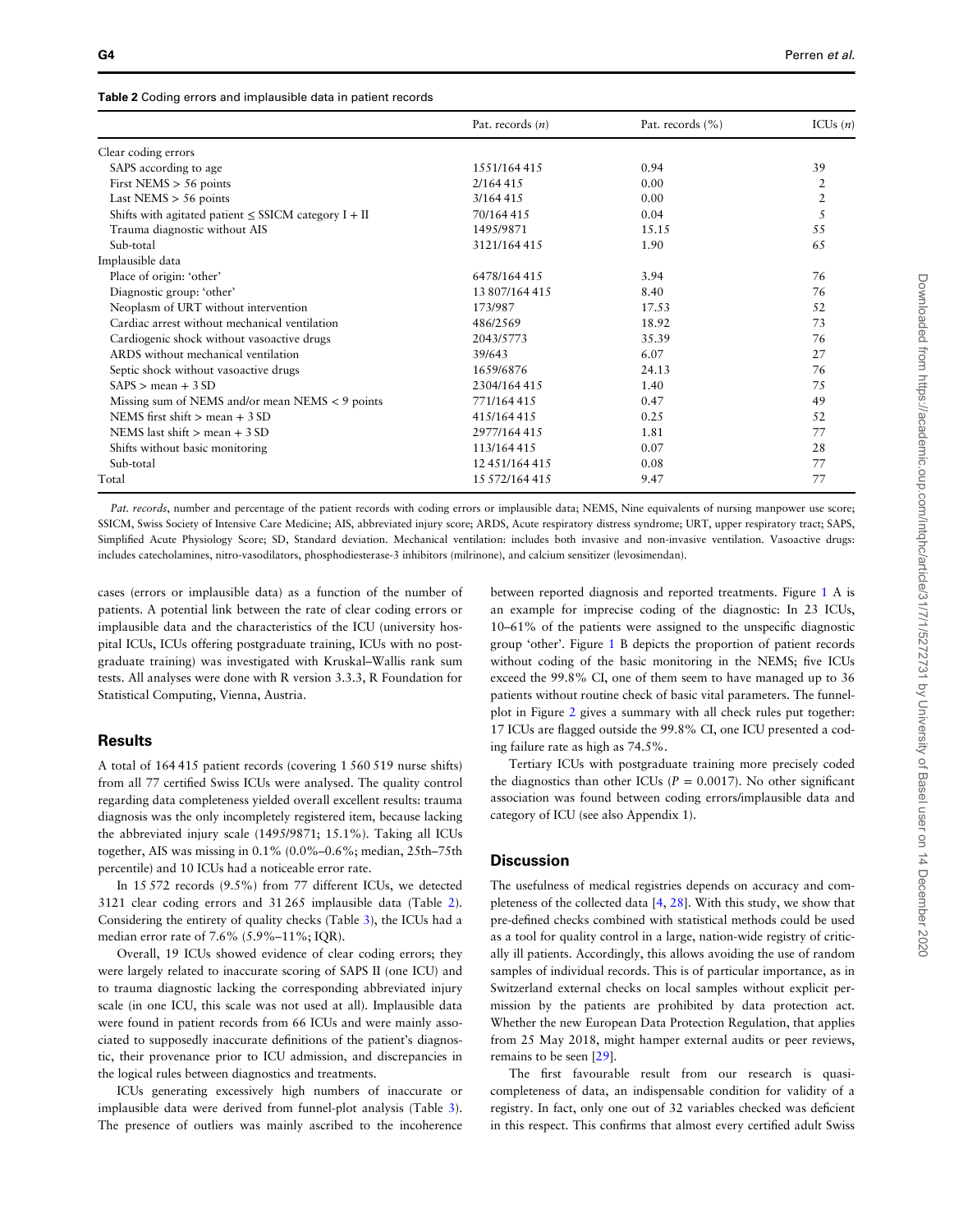<span id="page-4-0"></span>

|  | <b>Table 3</b> ICUs with unlikely high error rates (Outliers) |
|--|---------------------------------------------------------------|
|--|---------------------------------------------------------------|

|                                                      | Number of outliers | Error rate per unit $(\% )$ | $P$ lin. trend                           |                       |
|------------------------------------------------------|--------------------|-----------------------------|------------------------------------------|-----------------------|
|                                                      | $\boldsymbol{n}$   | Outliers<br>min.-max.       | All units<br>median (25th–75 percentile) |                       |
| Clear coding errors                                  |                    |                             |                                          |                       |
| SAPS according to age                                | 1                  | 71.6                        | $0.0(0.0-0.2)$                           | $0.78=$               |
| First NEMS $> 56$ points                             | 2                  | $0.01 - 0.02$               | $0.0(0.0-0.0)$                           |                       |
| Last NEMS $> 56$ points                              | 2                  | $0.02 - 0.03$               | $0.0(0.0-0.0)$                           | $\ddagger$            |
| Shifts-agitated patient $\leq$ SSICM category I + II | 4                  | $0.2 - 1.2$                 | $0.0(0.0-0.0)$                           | $0.39=$               |
| Trauma diagnostic without AIS                        | 10                 | $14.0 - 99.8$               | $0.1(0.0-0.6)$                           | $0.037$ ↑             |
| Implausible data                                     |                    |                             |                                          |                       |
| Imprecisely defined place of origin                  | 21                 | $5.4 - 17.1$                | $3.8(1.9-5.7)$                           | $0.14=$               |
| Imprecisely defined diagnostic                       | 23                 | $10.3 - 61.3$               | $7.6(4.5-10.8)$                          | $0.062=$              |
| Neoplasm of URT without intervention                 | 4                  | $36.4 - 83.9$               | $27.7(3.8 - 57.0)$                       | $0.006\downarrow$     |
| Cardiac arrest without mechanical ventilation        | 5                  | $60.0 - 100.0$              | $28.6(16.7-40.0)$                        | $< 0.0001 \downarrow$ |
| Cardiogenic shock without vasocative drugs           | 16                 | 54.4-81.8                   | $35.8(26.8 - 53.3)$                      | $0.019 \downarrow$    |
| ARDS without ventilation                             | 5                  | $25.0 - 100.0$              | $0.0(0.0-12.5)$                          | $0.12=$               |
| Septic shock without vasoactive drugs                | 13                 | $34.0 - 74.1$               | $23.4(16.7-34.0)$                        | $0.032 \downarrow$    |
| $SAPS$ > mean + 3 SD                                 | 12                 | $2.2 - 5.3$                 | $1.2(0.6-1.9)$                           | $0.38=$               |
| Missing sum of NEMS and mean NEMS $< 9$ points       | 7                  | $2.9 - 11.3$                | $0.1(0.0-0.2)$                           | $0.17=$               |
| NEMS, first shift $>$ mean + 3 SD                    | 7                  | $0.5 - 1.5$                 | $0.1(0.0-0.2)$                           | $0.015$ ↑             |
| NEMS, last shift > mean + 3 SD                       | 10                 | $2.8 - 9.3$                 | $1.4(0.8-1.8)$                           | $0.13=$               |
| Shifts without basic monitoring                      | 5                  | $0.4 - 2.1$                 | $0.0(0.0-0.1)$                           | $0.22=$               |
| All checks together                                  | 17                 | $11.3 - 74.5$               | $7.6(5.9-11.0)$                          | $0.554=$              |

Outliers, range of patient records (%) with erroneous/implausible data of ICUs exceeding the 99.8% CI of the funnel plots or mean > 3 SD; URT, upper respiratory tract; AIS, acute injury score; SAPS, Simplified Acute Physiology Score; NEMS, Nine equivalents of nursing manpower use score; SSICM, Swiss Society of Intensive Care Medicine.

 $P_{\text{lin. trend}}$ : P-value Fisher's test investigating the presence of a linear trend regarding an error rate that depends on the number of patients; †: rate of error too small; =, no significant trend; ↓ (1), decreasing (increasing) trend along with higher number of patients. Mechanical ventilation: includes both invasive and noninvasive ventilation. Vasoactive drugs: includes catecholamines, nitro-vasodilators, phosphodiesterase-3 inhibitors (milrinone), and calcium sensitizer (levosimendan).



Figure 1 A. Funnel-plot depicting the frequency of diagnosis 'other' vs. number of patients: 23 ICUs are flagged above the 99.8% CI upper limit. B. Funnel-plot illustrating the proportion of patients apparently managed without basic monitoring. Five ICUs are flagged above the 99.8% CI upper limit. Category of ICU: 0, ICUs without postgraduate training; A, (B, C) ICUs with 36 (18, 12) months of postgraduate training; U, tertiary (universitary) ICU, always combined with a specific duration (A–C).

ICU provides all data for each patient necessary to calculate key process indicators. This is an excellent result as the portion of missing data in medical registries may be substantial, reaching up to 17% [\[7,](#page-6-0) [30](#page-6-0)–[32\]](#page-6-0). In MDSi, the high level of completeness of data is assured by an automatic data completeness-check by the central registry operator. Obviously, this check is missing for one single variable and this shortcoming will be soon corrected.

Data accuracy was ascertained by means of 31 check rules developed by the authors of this study. Clear coding errors, i.e. logically not plausible combinations of data, were frequently related to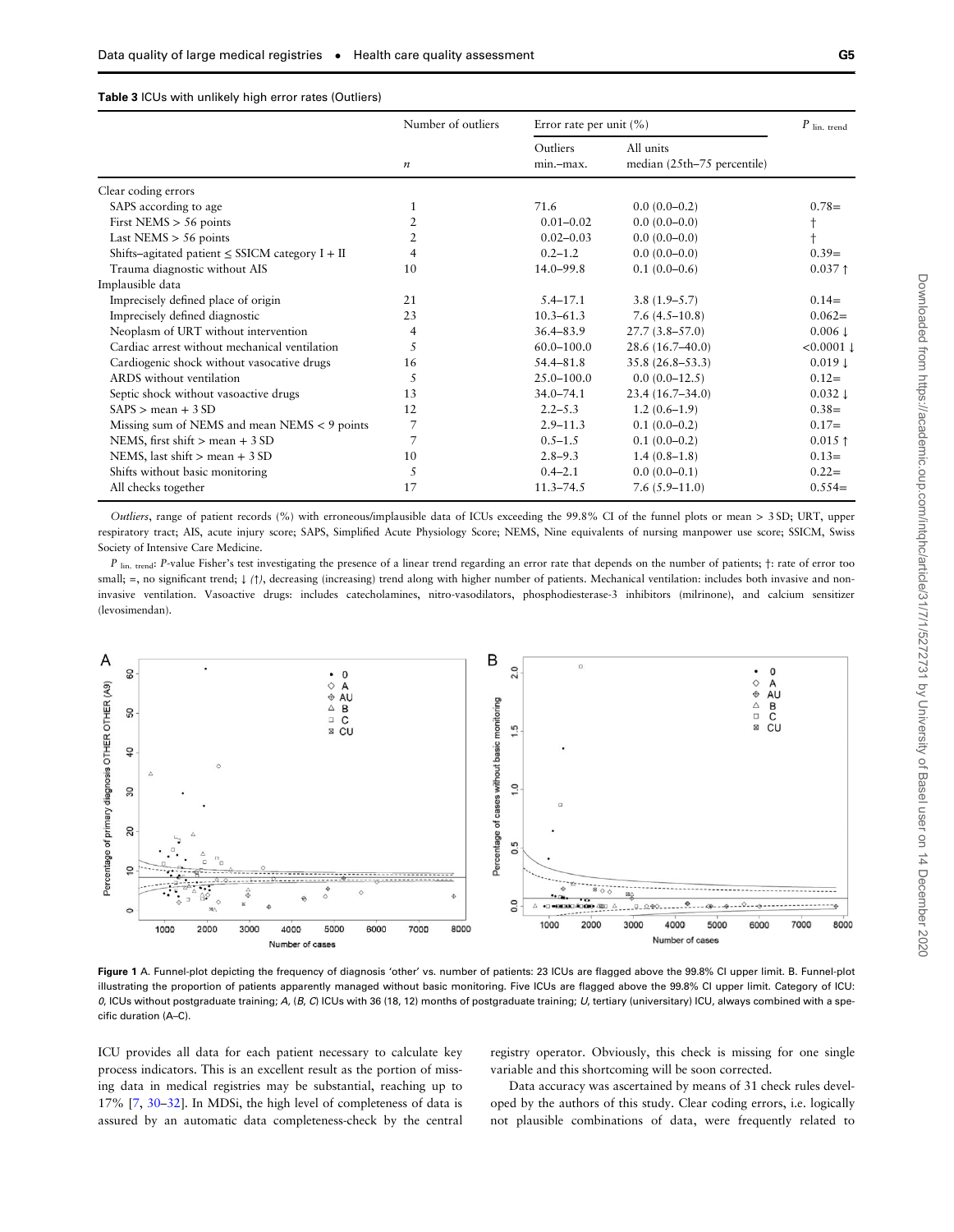<span id="page-5-0"></span>

Figure 2 Funnel-plot depicting the global proportion of erroneous or implausible coding (all check-rules analysed together): 17 ICUs are flagged above the 99.8% CI upper limit. Category of ICU: 0, ICUs without postgraduate training; A, (B, C) ICUs with 36 (18, 12) months of postgraduate training; U, tertiary (universitary) ICU, always combined with a specific duration (A–C).

inadequate scoring of NEMS and SAPS II. Indeed, this problem is well known and has been described previously [\[11,](#page-6-0) [25\]](#page-6-0). Finally, to check for implausible data, we searched for extreme outliers either by looking at normality distributions or by means of funnel plots. Of note, almost every single ICU had some records with implausible data. Of course, a median error rate of 7.6% might appear rather high at first glance. However, as our method of quality control is completely novel, our results cannot be easily compared.

As already noted by Seneca errare humanum est meaning that a certain error rate is unavoidable and that there is hardly any measure to prevent it. Such error may result in variability in measures of patient care and in performance indicators [\[27](#page-6-0)]. Typically, it is assumed that variation in patient care and in patient-mix in an otherwise stable process are key contributors to such variability. This kind of variation, a common-cause failure (i.e. inherent in every process, endogenous), is expected to be found within the 99.8% confidence interval (CI) of a funnel-plot [\[33](#page-6-0)]. On the other hand, outliers —special-cause failure (i.e. exogenous, an intermittent and unpredictable process that arises from unusual circumstances)—deserve special attention. As recently mentioned by Verbrug et al. [[34\]](#page-6-0), we argue that besides unmeasured covariates, problems in case-mix correction and policy choices, errors in registration or coding are important contributing factors. Once identified, correcting the coding procedure should be a feasable issue in most instances. Thus, funnel plots could also allow for rapid visual comparison of coding quality. Units having data points outside the control limits will need to appraise their local practices to avoid future errors in coding.

In fact, there is a second half to the famous line of the roman philosopher, i.e. sed perseverare diabolicum (to persist in error is diabolical). Such quality control, warranting feedback to concerned ICUs and subsequent action in their coding practice, may lay the foundations for continuous quality assurance in a registry. In this sense, the SSICM may consider introducing yearly quality controls. This would be particularly useful as our MDSi actually gives a complete picture of the whole nation's critical care activity, insofar as all certified Swiss ICUs are obliged to furnish these key process indicators.

Considering the continuous improvement in our clinical and administrative tasks as a very important matter, detecting specific

flaws in the documentation of our work is essential. Like other analysis methods, funnel plots derived from a statistical process control, might produce both false negative and positive results. In this sense, lying within or outside the control limits does not necessarily imply that the corresponding ICU performs well or bad. This may be particularly true for the logical rules between diagnosis and treatment. Let's take, as an example, the logical rule 'cardiac arrest and mechanical ventilation'. Indeed, the literature reports that about 34% of inhospital cardiac arrests are managed without intubation and mechanical ventilation [\[35\]](#page-6-0). In our registry, flagged ICUs (>99.8% CI) in the corresponding funnel-plot had rates above 60%, suggesting either a problem in coding of diagnosis or treatment, or the possibility of non-standard clinical management. Thus, funnel plots may be powerful instruments, capable to detect possible special-cause variation that needs investigation. Likewise, they might avert unsuitable exploration of an outcome resulting from common-cause variation.

There are strengths and limitations to this approach of quality control in a registry. Compared to the typical method based on external audits [\[4,](#page-6-0) [10](#page-6-0)] or checks on random samples [\[36,](#page-6-0) [37\]](#page-6-0), various differences stand out. Checking for special-cause variation is rather easy to perform. In spite of analysing numerous data in few patient records by external audit, a check of pre-specified data in all records can be done repeatedly and without use of large resources. There are however also some limitations. As discussed previously, it has to be kept in mind that special-cause variation can also point at true—and at times clinically relevant—differences in the process of care, but also at differences in case-mix, at inappropriate models of risk adjustment, or at the statistical model itself used to estimate the degree of over-dispersion [\[38\]](#page-6-0). However, once detected as outliers, some data may be difficult to verify without going back to the patient records. Examples are the diagnosis, the patient's provenance or his destination after ICU stay. Similarly, a point-to-point check of the various items within the SAPS II and NEMS scores will be extremely laborious, if not impossible.

In conclusion, the Swiss ICU-Registry (MDSi) is next to complete and data quality seems to be adequate. Funnel plots might be suitable instruments for quality control of medical registries. Based on our analysis, specific feedback to ICUs with special-cause variation is possible and might assist such ICUs to improve the quality of their data.

# Supplementary material

Supplementary material is available at International Journal for Quality in Health Care online.

# Funding

This study was supported by a grant from the Research Fund of the Swiss Society of Intensive Care Medicine.

# **Contributors**

Each author has contributed significantly to the manuscript and meets the requirements of authorship as specified by the Uniform Requirements for Manuscripts Submitted to Biomedical Journals.

### Patient consent

The Ethics Committee from North-Western Switzerland—corresponding to the legal location of the Swiss Society for Intensive Care Medicine—approved this procedure (EKNZ UBE-15/47).